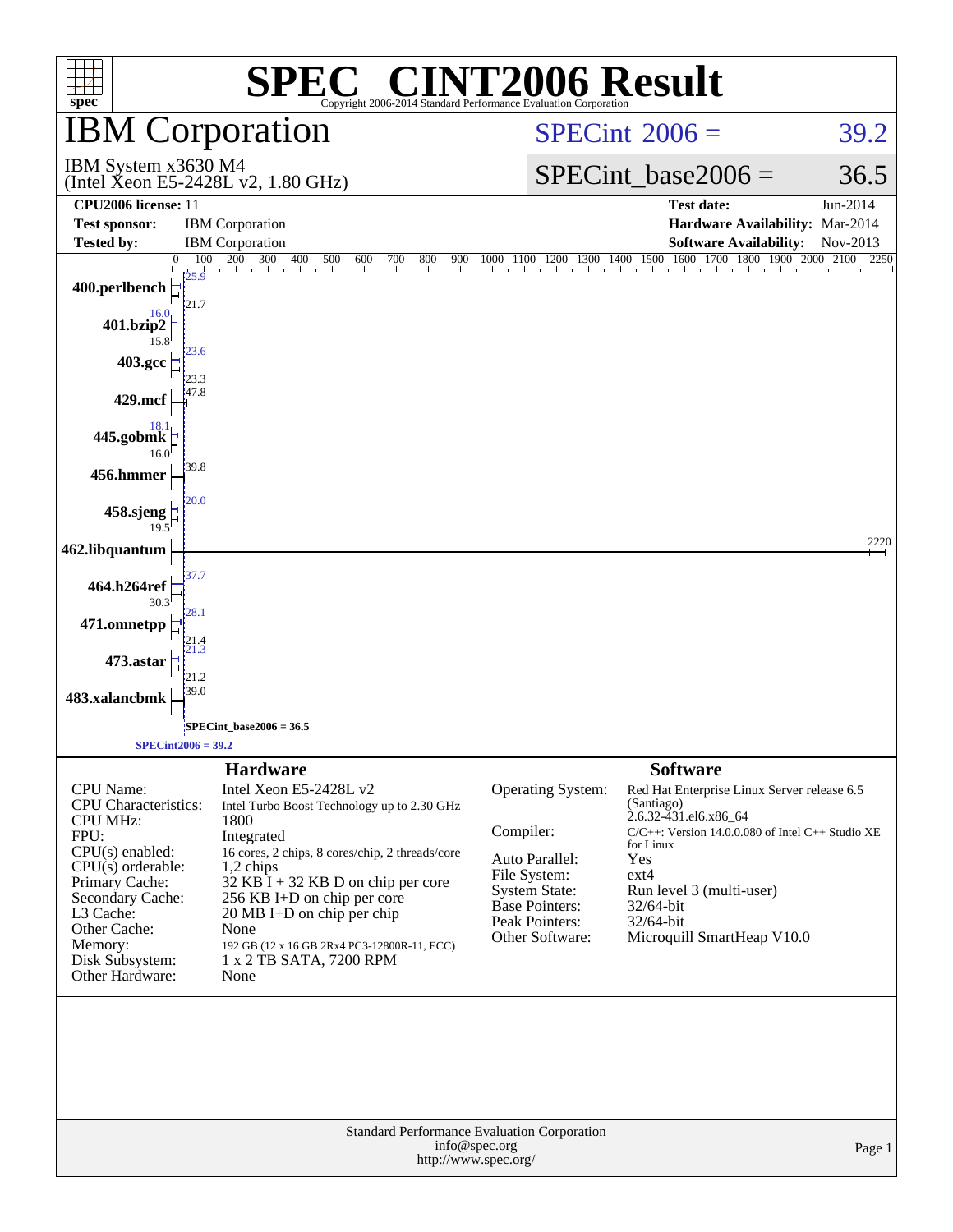

### IBM Corporation

### $SPECint2006 = 39.2$  $SPECint2006 = 39.2$

IBM System x3630 M4

(Intel Xeon E5-2428L v2, 1.80 GHz)

SPECint base2006 =  $36.5$ 

**[CPU2006 license:](http://www.spec.org/auto/cpu2006/Docs/result-fields.html#CPU2006license)** 11 **[Test date:](http://www.spec.org/auto/cpu2006/Docs/result-fields.html#Testdate)** Jun-2014 **[Test sponsor:](http://www.spec.org/auto/cpu2006/Docs/result-fields.html#Testsponsor)** IBM Corporation **[Hardware Availability:](http://www.spec.org/auto/cpu2006/Docs/result-fields.html#HardwareAvailability)** Mar-2014 **[Tested by:](http://www.spec.org/auto/cpu2006/Docs/result-fields.html#Testedby)** IBM Corporation **[Software Availability:](http://www.spec.org/auto/cpu2006/Docs/result-fields.html#SoftwareAvailability)** Nov-2013

#### **[Results Table](http://www.spec.org/auto/cpu2006/Docs/result-fields.html#ResultsTable)**

|                         | <b>Base</b>                                                                                              |       |                |       |                |       | <b>Peak</b>    |              |                |              |                |              |  |
|-------------------------|----------------------------------------------------------------------------------------------------------|-------|----------------|-------|----------------|-------|----------------|--------------|----------------|--------------|----------------|--------------|--|
| <b>Benchmark</b>        | <b>Seconds</b>                                                                                           | Ratio | <b>Seconds</b> | Ratio | <b>Seconds</b> | Ratio | <b>Seconds</b> | <b>Ratio</b> | <b>Seconds</b> | <b>Ratio</b> | <b>Seconds</b> | <b>Ratio</b> |  |
| $ 400.\text{perlbench}$ | 450                                                                                                      | 21.7  | 450            | 21.7  | 449            | 21.8  | 377            | 25.9         | 378            | 25.9         | 378            | 25.8         |  |
| 401.bzip2               | 612                                                                                                      | 15.8  | 613            | 15.7  | 612            | 15.8  | 604            | 16.0         | 604            | <b>16.0</b>  | 601            | 16.0         |  |
| $403.\text{gcc}$        | 346                                                                                                      | 23.3  | 346            | 23.3  | 346            | 23.3  | 340            | 23.7         | 341            | 23.6         | 341            | 23.6         |  |
| $429$ mcf               | 190                                                                                                      | 48.1  | 191            | 47.8  | 191            | 47.7  | 190            | 48.1         | <b>191</b>     | 47.8         | 191            | 47.7         |  |
| $445$ .gobmk            | 655                                                                                                      | 16.0  | 655            | 16.0  | 655            | 16.0  | 580            | 18.1         | 580            | 18.1         | 580            | 18.1         |  |
| $ 456$ .hmmer           | 237                                                                                                      | 39.4  | 235            | 39.8  | 233            | 40.0  | 237            | 39.4         | 235            | 39.8         | 233            | 40.0         |  |
| $458$ .sjeng            | 620                                                                                                      | 19.5  | 621            | 19.5  | 620            | 19.5  | 604            | 20.0         | 604            | 20.0         | 605            | 20.0         |  |
| 462.libquantum          | 9.31                                                                                                     | 2220  | 9.31           | 2220  | 9.51           | 2180  | 9.31           | 2220         | 9.31           | 2220         | 9.51           | 2180         |  |
| 464.h264ref             | 729                                                                                                      | 30.4  | 730            | 30.3  | 730            | 30.3  | 587            | 37.7         | 587            | 37.7         | 588            | 37.7         |  |
| 471.omnetpp             | 292                                                                                                      | 21.4  | 291            | 21.4  | 292            | 21.4  | 223            | 28.0         | 223            | 28.1         | 222            | 28.2         |  |
| $473$ . astar           | 330                                                                                                      | 21.3  | 331            | 21.2  | 332            | 21.1  | 330            | 21.3         | 327            | 21.5         | 329            | 21.3         |  |
| 483.xalancbmk           | 177                                                                                                      | 39.0  | 177            | 39.0  | 177            | 39.0  | 177            | <b>39.0</b>  | 177            | 39.0         | 177            | 39.0         |  |
|                         | Results appear in the order in which they were run. Bold underlined text indicates a median measurement. |       |                |       |                |       |                |              |                |              |                |              |  |

#### **[Submit Notes](http://www.spec.org/auto/cpu2006/Docs/result-fields.html#SubmitNotes)**

The config file option 'submit' was used.

#### **[Operating System Notes](http://www.spec.org/auto/cpu2006/Docs/result-fields.html#OperatingSystemNotes)**

 Stack size set to unlimited using "ulimit -s unlimited" Zone reclaim mode enabled with: echo 1 > /proc/sys/vm/zone reclaim mode Intel Idle Driver disabled with the following Linux kernel parameter in /etc/grub.conf: intel\_idle.max\_cstate=0

#### **[Platform Notes](http://www.spec.org/auto/cpu2006/Docs/result-fields.html#PlatformNotes)**

 BIOS setting: Operating Mode set to Maximum Performance Sysinfo program /home/SPECcpu-20140116-ic14.0/config/sysinfo.rev6818 \$Rev: 6818 \$ \$Date:: 2012-07-17 #\$ e86d102572650a6e4d596a3cee98f191 running on x3630M4 Fri Jun 20 20:52:46 2014

 This section contains SUT (System Under Test) info as seen by some common utilities. To remove or add to this section, see: <http://www.spec.org/cpu2006/Docs/config.html#sysinfo>

 From /proc/cpuinfo model name : Intel(R) Xeon(R) CPU E5-2428L v2 @ 1.80GHz 2 "physical id"s (chips) 32 "processors" cores, siblings (Caution: counting these is hw and system dependent. The Continued on next page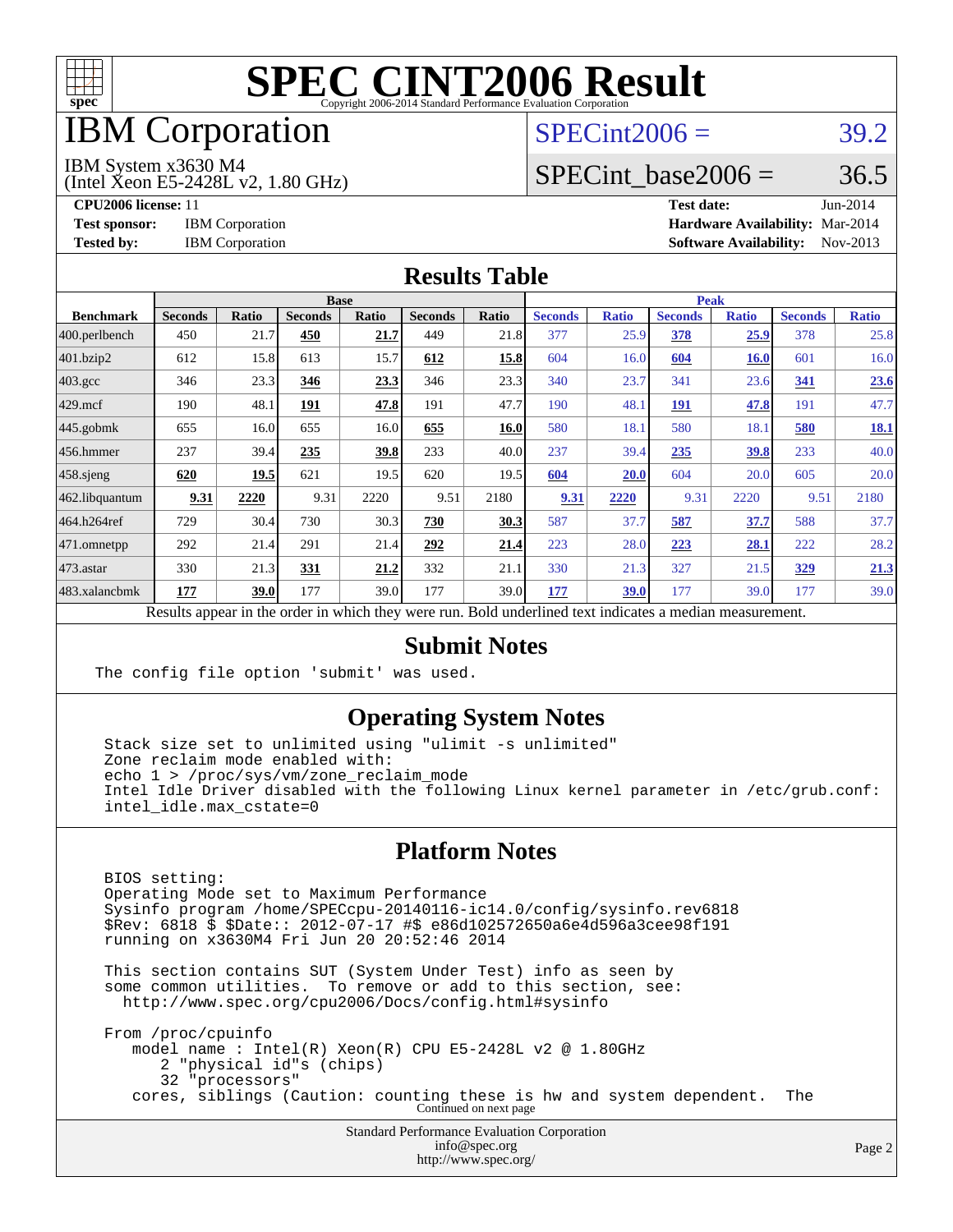

IBM Corporation

 $SPECint2006 = 39.2$  $SPECint2006 = 39.2$ 

(Intel Xeon E5-2428L v2, 1.80 GHz) IBM System x3630 M4

SPECint base2006 =  $36.5$ 

**[CPU2006 license:](http://www.spec.org/auto/cpu2006/Docs/result-fields.html#CPU2006license)** 11 **[Test date:](http://www.spec.org/auto/cpu2006/Docs/result-fields.html#Testdate)** Jun-2014 **[Test sponsor:](http://www.spec.org/auto/cpu2006/Docs/result-fields.html#Testsponsor)** IBM Corporation **[Hardware Availability:](http://www.spec.org/auto/cpu2006/Docs/result-fields.html#HardwareAvailability)** Mar-2014 **[Tested by:](http://www.spec.org/auto/cpu2006/Docs/result-fields.html#Testedby)** IBM Corporation **IBM** Corporation **[Software Availability:](http://www.spec.org/auto/cpu2006/Docs/result-fields.html#SoftwareAvailability)** Nov-2013

#### **[Platform Notes \(Continued\)](http://www.spec.org/auto/cpu2006/Docs/result-fields.html#PlatformNotes)**

 following excerpts from /proc/cpuinfo might not be reliable. Use with caution.) cpu cores : 8 siblings : 16 physical 0: cores 0 1 2 3 4 5 6 7 physical 1: cores 0 1 2 3 4 5 6 7 cache size : 20480 KB From /proc/meminfo MemTotal: 198461904 kB HugePages\_Total: 0 Hugepagesize: 2048 kB /usr/bin/lsb\_release -d Red Hat Enterprise Linux Server release 6.5 (Santiago) From /etc/\*release\* /etc/\*version\* redhat-release: Red Hat Enterprise Linux Server release 6.5 (Santiago) system-release: Red Hat Enterprise Linux Server release 6.5 (Santiago) system-release-cpe: cpe:/o:redhat:enterprise\_linux:6server:ga:server uname -a: Linux x3630M4 2.6.32-431.el6.x86\_64 #1 SMP Sun Nov 10 22:19:54 EST 2013 x86\_64 x86\_64 x86\_64 GNU/Linux run-level 3 Jun 17 17:41 SPEC is set to: /home/SPECcpu-20140116-ic14.0 Type Size Used Avail Use% Mounted on /dev/mapper/vg\_x3630m4-lv\_home ext4 1.8T 11G 1.7T 1% /home Additional information from dmidecode: BIOS IBM -[BEE135VUS-1.60]- 01/14/2014 Memory: 12x Samsung M393B2G70QH0-YK0 16 GB 1600 MHz 2 rank (End of data from sysinfo program)

#### **[General Notes](http://www.spec.org/auto/cpu2006/Docs/result-fields.html#GeneralNotes)**

Environment variables set by runspec before the start of the run: KMP\_AFFINITY = "granularity=fine,scatter" LD\_LIBRARY\_PATH = "/home/SPECcpu-20140116-ic14.0/libs/32:/home/SPECcpu-20140116-ic14.0/libs/64:/home/SPECcpu-20140116-ic14.0/sh" OMP NUM THREADS = "16" Binaries compiled on a system with 1x Core i7-860 CPU + 8GB memory using RedHat EL 6.4 Transparent Huge Pages enabled with: echo always > /sys/kernel/mm/redhat\_transparent\_hugepage/enabled runspec command invoked through numactl i.e.: numactl --interleave=all runspec <etc>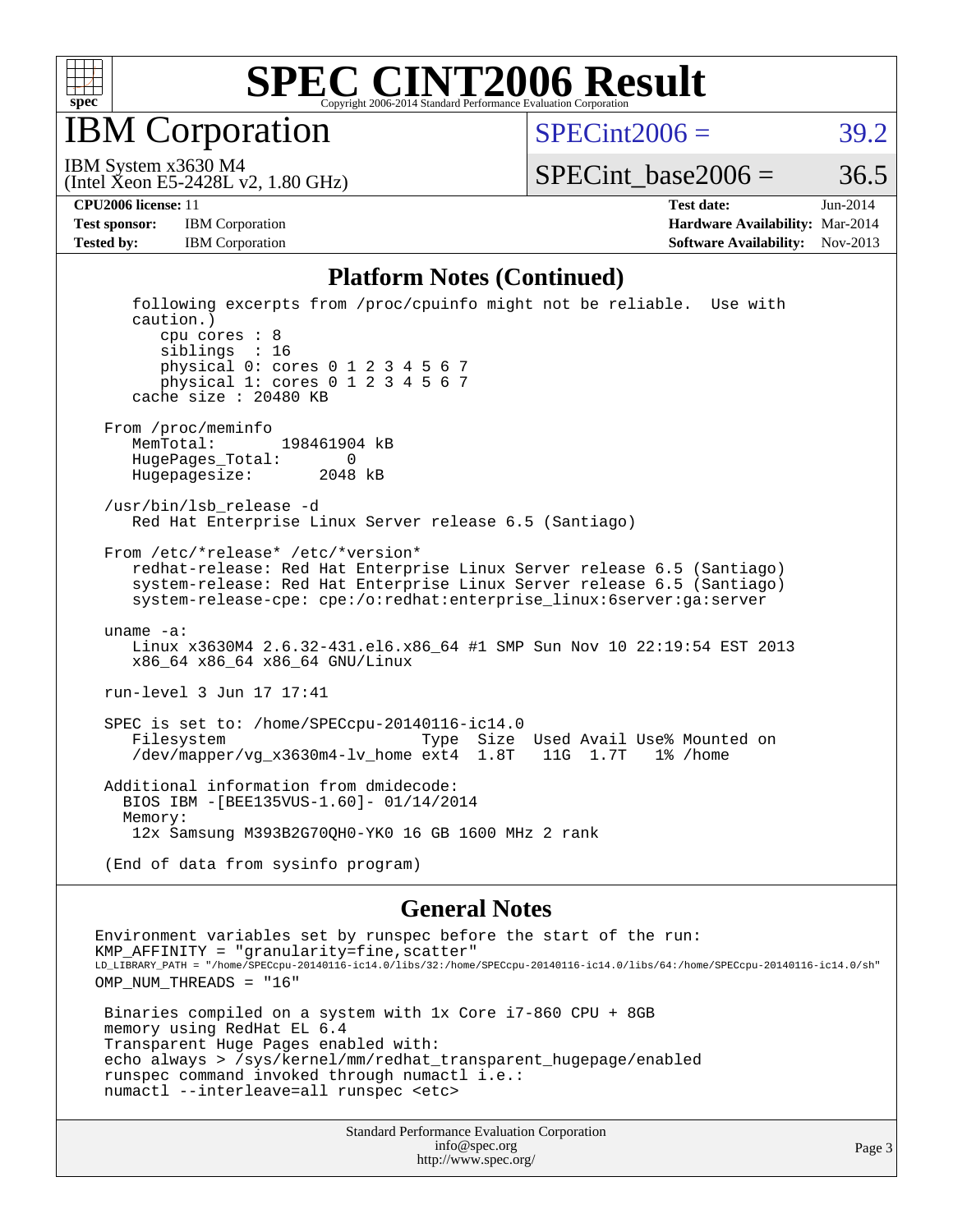

### IBM Corporation

 $SPECint2006 = 39.2$  $SPECint2006 = 39.2$ 

(Intel Xeon E5-2428L v2, 1.80 GHz) IBM System x3630 M4

SPECint base2006 =  $36.5$ 

**[Test sponsor:](http://www.spec.org/auto/cpu2006/Docs/result-fields.html#Testsponsor)** IBM Corporation **[Hardware Availability:](http://www.spec.org/auto/cpu2006/Docs/result-fields.html#HardwareAvailability)** Mar-2014

**[CPU2006 license:](http://www.spec.org/auto/cpu2006/Docs/result-fields.html#CPU2006license)** 11 **[Test date:](http://www.spec.org/auto/cpu2006/Docs/result-fields.html#Testdate)** Jun-2014 **[Tested by:](http://www.spec.org/auto/cpu2006/Docs/result-fields.html#Testedby)** IBM Corporation **[Software Availability:](http://www.spec.org/auto/cpu2006/Docs/result-fields.html#SoftwareAvailability)** Nov-2013

### **[Base Compiler Invocation](http://www.spec.org/auto/cpu2006/Docs/result-fields.html#BaseCompilerInvocation)**

[C benchmarks](http://www.spec.org/auto/cpu2006/Docs/result-fields.html#Cbenchmarks):  $\text{icc}$   $-\text{m64}$ 

[C++ benchmarks:](http://www.spec.org/auto/cpu2006/Docs/result-fields.html#CXXbenchmarks) [icpc -m64](http://www.spec.org/cpu2006/results/res2014q3/cpu2006-20140625-30012.flags.html#user_CXXbase_intel_icpc_64bit_fc66a5337ce925472a5c54ad6a0de310)

#### **[Base Portability Flags](http://www.spec.org/auto/cpu2006/Docs/result-fields.html#BasePortabilityFlags)**

 400.perlbench: [-DSPEC\\_CPU\\_LP64](http://www.spec.org/cpu2006/results/res2014q3/cpu2006-20140625-30012.flags.html#b400.perlbench_basePORTABILITY_DSPEC_CPU_LP64) [-DSPEC\\_CPU\\_LINUX\\_X64](http://www.spec.org/cpu2006/results/res2014q3/cpu2006-20140625-30012.flags.html#b400.perlbench_baseCPORTABILITY_DSPEC_CPU_LINUX_X64) 401.bzip2: [-DSPEC\\_CPU\\_LP64](http://www.spec.org/cpu2006/results/res2014q3/cpu2006-20140625-30012.flags.html#suite_basePORTABILITY401_bzip2_DSPEC_CPU_LP64) 403.gcc: [-DSPEC\\_CPU\\_LP64](http://www.spec.org/cpu2006/results/res2014q3/cpu2006-20140625-30012.flags.html#suite_basePORTABILITY403_gcc_DSPEC_CPU_LP64) 429.mcf: [-DSPEC\\_CPU\\_LP64](http://www.spec.org/cpu2006/results/res2014q3/cpu2006-20140625-30012.flags.html#suite_basePORTABILITY429_mcf_DSPEC_CPU_LP64) 445.gobmk: [-DSPEC\\_CPU\\_LP64](http://www.spec.org/cpu2006/results/res2014q3/cpu2006-20140625-30012.flags.html#suite_basePORTABILITY445_gobmk_DSPEC_CPU_LP64) 456.hmmer: [-DSPEC\\_CPU\\_LP64](http://www.spec.org/cpu2006/results/res2014q3/cpu2006-20140625-30012.flags.html#suite_basePORTABILITY456_hmmer_DSPEC_CPU_LP64) 458.sjeng: [-DSPEC\\_CPU\\_LP64](http://www.spec.org/cpu2006/results/res2014q3/cpu2006-20140625-30012.flags.html#suite_basePORTABILITY458_sjeng_DSPEC_CPU_LP64) 462.libquantum: [-DSPEC\\_CPU\\_LP64](http://www.spec.org/cpu2006/results/res2014q3/cpu2006-20140625-30012.flags.html#suite_basePORTABILITY462_libquantum_DSPEC_CPU_LP64) [-DSPEC\\_CPU\\_LINUX](http://www.spec.org/cpu2006/results/res2014q3/cpu2006-20140625-30012.flags.html#b462.libquantum_baseCPORTABILITY_DSPEC_CPU_LINUX) 464.h264ref: [-DSPEC\\_CPU\\_LP64](http://www.spec.org/cpu2006/results/res2014q3/cpu2006-20140625-30012.flags.html#suite_basePORTABILITY464_h264ref_DSPEC_CPU_LP64) 471.omnetpp: [-DSPEC\\_CPU\\_LP64](http://www.spec.org/cpu2006/results/res2014q3/cpu2006-20140625-30012.flags.html#suite_basePORTABILITY471_omnetpp_DSPEC_CPU_LP64) 473.astar: [-DSPEC\\_CPU\\_LP64](http://www.spec.org/cpu2006/results/res2014q3/cpu2006-20140625-30012.flags.html#suite_basePORTABILITY473_astar_DSPEC_CPU_LP64) 483.xalancbmk: [-DSPEC\\_CPU\\_LP64](http://www.spec.org/cpu2006/results/res2014q3/cpu2006-20140625-30012.flags.html#suite_basePORTABILITY483_xalancbmk_DSPEC_CPU_LP64) [-DSPEC\\_CPU\\_LINUX](http://www.spec.org/cpu2006/results/res2014q3/cpu2006-20140625-30012.flags.html#b483.xalancbmk_baseCXXPORTABILITY_DSPEC_CPU_LINUX)

#### **[Base Optimization Flags](http://www.spec.org/auto/cpu2006/Docs/result-fields.html#BaseOptimizationFlags)**

[C benchmarks](http://www.spec.org/auto/cpu2006/Docs/result-fields.html#Cbenchmarks):

[-xAVX](http://www.spec.org/cpu2006/results/res2014q3/cpu2006-20140625-30012.flags.html#user_CCbase_f-xAVX) [-ipo](http://www.spec.org/cpu2006/results/res2014q3/cpu2006-20140625-30012.flags.html#user_CCbase_f-ipo) [-O3](http://www.spec.org/cpu2006/results/res2014q3/cpu2006-20140625-30012.flags.html#user_CCbase_f-O3) [-no-prec-div](http://www.spec.org/cpu2006/results/res2014q3/cpu2006-20140625-30012.flags.html#user_CCbase_f-no-prec-div) [-parallel](http://www.spec.org/cpu2006/results/res2014q3/cpu2006-20140625-30012.flags.html#user_CCbase_f-parallel) [-opt-prefetch](http://www.spec.org/cpu2006/results/res2014q3/cpu2006-20140625-30012.flags.html#user_CCbase_f-opt-prefetch) [-auto-p32](http://www.spec.org/cpu2006/results/res2014q3/cpu2006-20140625-30012.flags.html#user_CCbase_f-auto-p32)

[C++ benchmarks:](http://www.spec.org/auto/cpu2006/Docs/result-fields.html#CXXbenchmarks)

[-xAVX](http://www.spec.org/cpu2006/results/res2014q3/cpu2006-20140625-30012.flags.html#user_CXXbase_f-xAVX) [-ipo](http://www.spec.org/cpu2006/results/res2014q3/cpu2006-20140625-30012.flags.html#user_CXXbase_f-ipo) [-O3](http://www.spec.org/cpu2006/results/res2014q3/cpu2006-20140625-30012.flags.html#user_CXXbase_f-O3) [-no-prec-div](http://www.spec.org/cpu2006/results/res2014q3/cpu2006-20140625-30012.flags.html#user_CXXbase_f-no-prec-div) [-opt-prefetch](http://www.spec.org/cpu2006/results/res2014q3/cpu2006-20140625-30012.flags.html#user_CXXbase_f-opt-prefetch) [-auto-p32](http://www.spec.org/cpu2006/results/res2014q3/cpu2006-20140625-30012.flags.html#user_CXXbase_f-auto-p32) [-Wl,-z,muldefs](http://www.spec.org/cpu2006/results/res2014q3/cpu2006-20140625-30012.flags.html#user_CXXbase_link_force_multiple1_74079c344b956b9658436fd1b6dd3a8a) [-L/sh -lsmartheap64](http://www.spec.org/cpu2006/results/res2014q3/cpu2006-20140625-30012.flags.html#user_CXXbase_SmartHeap64_ed4ef857ce90951921efb0d91eb88472)

#### **[Base Other Flags](http://www.spec.org/auto/cpu2006/Docs/result-fields.html#BaseOtherFlags)**

[C benchmarks](http://www.spec.org/auto/cpu2006/Docs/result-fields.html#Cbenchmarks):

403.gcc: [-Dalloca=\\_alloca](http://www.spec.org/cpu2006/results/res2014q3/cpu2006-20140625-30012.flags.html#b403.gcc_baseEXTRA_CFLAGS_Dalloca_be3056838c12de2578596ca5467af7f3)

### **[Peak Compiler Invocation](http://www.spec.org/auto/cpu2006/Docs/result-fields.html#PeakCompilerInvocation)**

[C benchmarks \(except as noted below\)](http://www.spec.org/auto/cpu2006/Docs/result-fields.html#Cbenchmarksexceptasnotedbelow):  $\text{icc}$  -m64

Continued on next page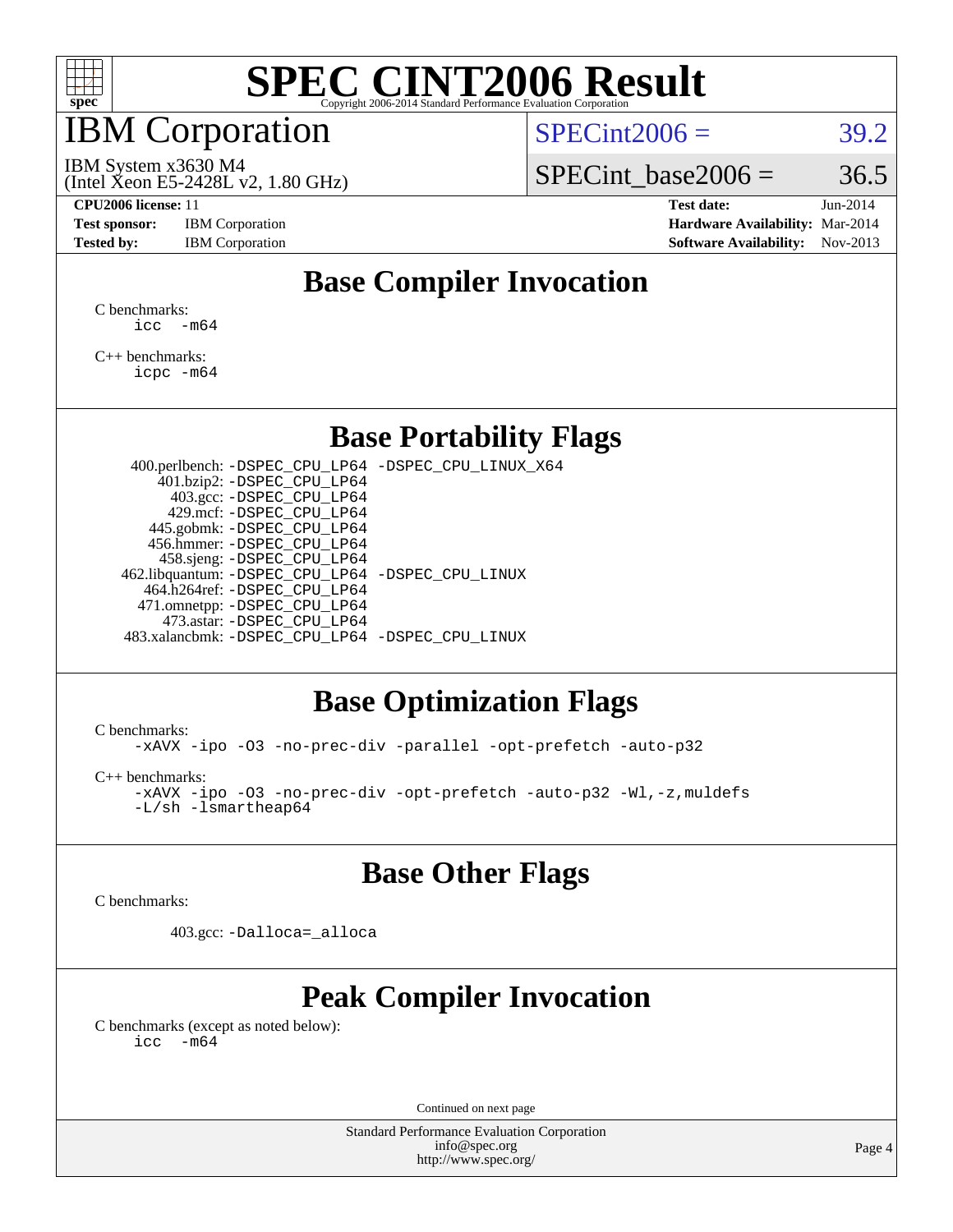

IBM Corporation

 $SPECint2006 = 39.2$  $SPECint2006 = 39.2$ 

(Intel Xeon E5-2428L v2, 1.80 GHz) IBM System x3630 M4

SPECint base2006 =  $36.5$ 

**[CPU2006 license:](http://www.spec.org/auto/cpu2006/Docs/result-fields.html#CPU2006license)** 11 **[Test date:](http://www.spec.org/auto/cpu2006/Docs/result-fields.html#Testdate)** Jun-2014 **[Test sponsor:](http://www.spec.org/auto/cpu2006/Docs/result-fields.html#Testsponsor)** IBM Corporation **[Hardware Availability:](http://www.spec.org/auto/cpu2006/Docs/result-fields.html#HardwareAvailability)** Mar-2014 **[Tested by:](http://www.spec.org/auto/cpu2006/Docs/result-fields.html#Testedby)** IBM Corporation **[Software Availability:](http://www.spec.org/auto/cpu2006/Docs/result-fields.html#SoftwareAvailability)** Nov-2013

# **[Peak Compiler Invocation \(Continued\)](http://www.spec.org/auto/cpu2006/Docs/result-fields.html#PeakCompilerInvocation)**

400.perlbench: [icc -m32](http://www.spec.org/cpu2006/results/res2014q3/cpu2006-20140625-30012.flags.html#user_peakCCLD400_perlbench_intel_icc_a6a621f8d50482236b970c6ac5f55f93)

445.gobmk: [icc -m32](http://www.spec.org/cpu2006/results/res2014q3/cpu2006-20140625-30012.flags.html#user_peakCCLD445_gobmk_intel_icc_a6a621f8d50482236b970c6ac5f55f93)

464.h264ref: [icc -m32](http://www.spec.org/cpu2006/results/res2014q3/cpu2006-20140625-30012.flags.html#user_peakCCLD464_h264ref_intel_icc_a6a621f8d50482236b970c6ac5f55f93)

[C++ benchmarks \(except as noted below\):](http://www.spec.org/auto/cpu2006/Docs/result-fields.html#CXXbenchmarksexceptasnotedbelow) [icpc -m64](http://www.spec.org/cpu2006/results/res2014q3/cpu2006-20140625-30012.flags.html#user_CXXpeak_intel_icpc_64bit_fc66a5337ce925472a5c54ad6a0de310)

471.omnetpp: [icpc -m32](http://www.spec.org/cpu2006/results/res2014q3/cpu2006-20140625-30012.flags.html#user_peakCXXLD471_omnetpp_intel_icpc_4e5a5ef1a53fd332b3c49e69c3330699)

#### **[Peak Portability Flags](http://www.spec.org/auto/cpu2006/Docs/result-fields.html#PeakPortabilityFlags)**

```
 400.perlbench: -DSPEC_CPU_LINUX_IA32
    401.bzip2: -DSPEC_CPU_LP64
      403.gcc: -DSPEC_CPU_LP64
     429.mcf: -DSPEC_CPU_LP64
   456.hmmer: -DSPEC_CPU_LP64
    458.sjeng: -DSPEC_CPU_LP64
462.libquantum: -DSPEC_CPU_LP64 -DSPEC_CPU_LINUX
     473.astar: -DSPEC_CPU_LP64
483.xalancbmk: -DSPEC_CPU_LP64 -DSPEC_CPU_LINUX
```
### **[Peak Optimization Flags](http://www.spec.org/auto/cpu2006/Docs/result-fields.html#PeakOptimizationFlags)**

[C benchmarks](http://www.spec.org/auto/cpu2006/Docs/result-fields.html#Cbenchmarks):

```
 400.perlbench: -xAVX(pass 2) -prof-gen(pass 1) -ipo(pass 2) -O3(pass 2)
           -no-prec-div(pass 2) -prof-use(pass 2) -opt-prefetch
           -ansi-alias
   401.bzip2: -xAVX(pass 2) -prof-gen(pass 1) -ipo(pass 2) -O3(pass 2)
           -no-prec-div -prof-use(pass 2) -auto-ilp32 -opt-prefetch
           -ansi-alias
    403.gcc: -xAVX -ipo -O3 -no-prec-div -inline-calloc
           -opt-malloc-options=3 -auto-ilp32
   429.mcf: basepeak = yes
  445.gobmk: -xAVX(pass 2) -prof-gen(pass 1) -prof-use(pass 2)
           -ansi-alias
  456.hmmer: basepeak = yes
```
Continued on next page